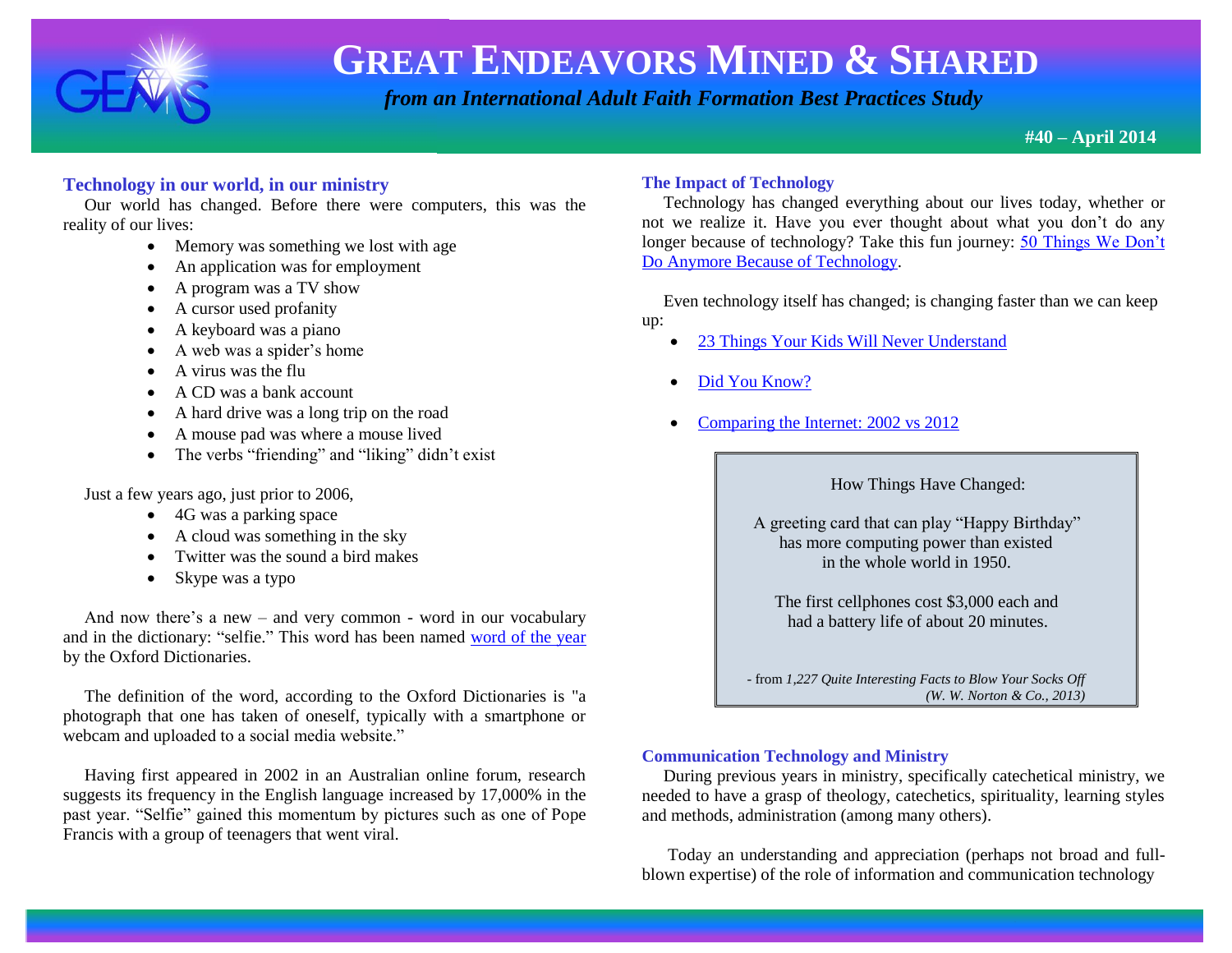are crucial to ministry:

 "For the first time since ancient times, we have the perceptual capabilities to see the world, not just as our little corner of the globe, but as an **interconnected multidimensional whole**. Thanks to digital technology, text, sound, images, and data have all merged into one common language … and **one common medium** …. Led by this new way of looking at things, our very perception of the world has changed. … Communication is the medium for relationships, community, and culture, so a more efficient or powerful tool of communication results in their restructuring…"

> (*Millennium Matrix: Reclaiming the Past, Reframing the Future of the Church* by M. Rex Miller, Jossey Bass, 2004)

- [The Social Web: Why Social Media/Networking For Catholic Parishes](http://catholictechtalk.com/2011/04/16/the-social-web-why-social-medianetworking-for-catholic-parishes/)
- [7 Helpful Stats on Social Media and the Church](http://www.ncregister.com/blog/matthew-warner/7-helpful-stats-on-social-media-and-the-church)
- "As individuals seek communion with like minds online, boundaries between real world and online community become blurred forcing us to consider new definitions of **what it means to be in community** in the 21st century. This is especially true for Generation Xers who are more likely to see their support network coming from a linking of relationships in different context than those located in their common geography."

(Heidi Campbell, "Community.dot.com: A Look at Networked Community" quoted in *Millennium Matrix*, page204)

 The new generation thinks "in hyperlink fashion, learns through participation, makes decisions collaboratively, and accesses their information electronically. We cannot use yesterday's pastoral and catechetical approaches within today's environment without risking a major disconnect."

*(Engaging a New Generation* by Frank Mercandante. Our Sunday Visitor, 2012)

- [Social Media: Don't Be That Church](http://www.youtube.com/watch?v=pXiNSeSoBUM)
- [Don't Be That Church II: We Need a New Website](http://www.youtube.com/watch?v=wGU95D-hcjU)
- Lee Rainie and Barry Wellman, authors of *Networked: The New Social Operating System* (The MIT Press, 2012), remind us that this is an unprecedented time; we are in the midst of a "triple revolution"
	- o the rise of social networks
	- o the personalized internet
	- o always-available mobile connectivity

 The next generation of leadership of the Church will need to be skilled in offering invitations and being persuasive, rather than believing compliance with their directives will come simply by virtue of their office.

 However, there's an upside. With so many Catholics online … what connected people to parishes in the past (sodalities, prayer groups, social service outreach, administration, schools and many more) will have another layer to them – continuous virtual and interactive connection.

> Michael Kelly, SJ in [Ready for the Next Digital Quantum Leap?](http://www.ucanews.com/news/ready-for-the-next-digital-quantum-leap/68509)

- Mobile devices have fundamentally changed the relationship between information, time, and space. Consider the following [2013 Statistics](http://www.pewinternet.org/Trend-Data-(Adults)/Online-Activites-Total.aspx)   [about adults and the internet](http://www.pewinternet.org/Trend-Data-(Adults)/Online-Activites-Total.aspx) (an[d Fresh Stats On Social Networks\)](http://techcrunch.com/2013/02/17/social-media-statistics-2012/). As of May 2013:
	- o 85% of all adults use the internet
	- o 70% of American adults have a high-speed broadband connection at home
	- o 91% of American adults have a cell phone
	- o 56% have a smartphone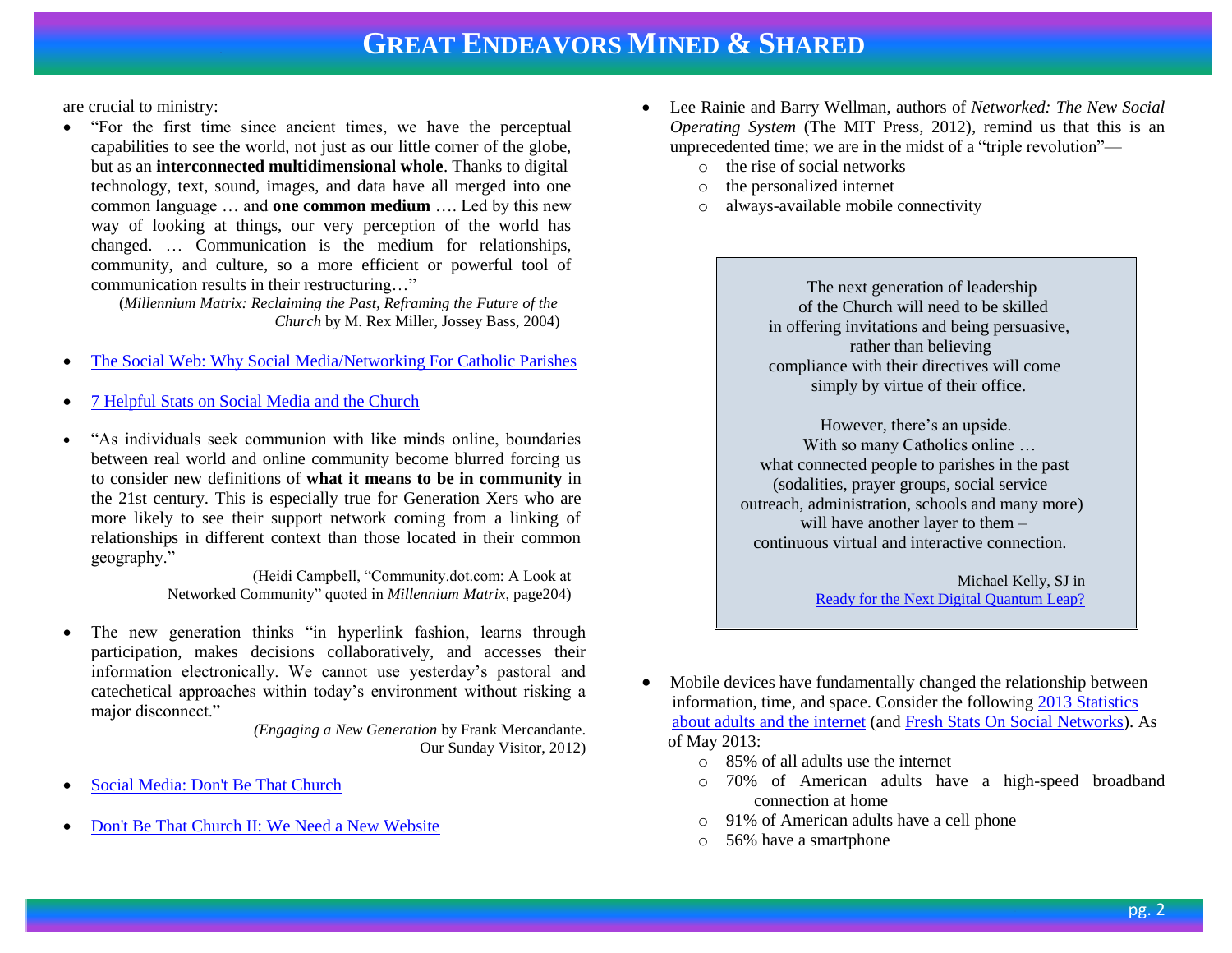- o 34% have a tablet computer
- o 26% of American adults own an e-book reader
- [Ready for the Next Digital Quantum Leap?](http://www.ucanews.com/news/ready-for-the-next-digital-quantum-leap/68509)

 The next generation of leadership of the Church will need to be skilled in offering invitations and being persuasive, rather than believing compliance with their directives will come simply by virtue of their office.

 However, there's an upside. With so many Catholics online … what connected people to parishes in the past (sodalities, prayer groups, social service outreach, administration, schools and many more) will have another layer to them – continuous virtual and interactive connection.

> Michael Kelly, SJ in [Ready for the Next Digital Quantum Leap?](http://www.ucanews.com/news/ready-for-the-next-digital-quantum-leap/68509)

### **Communication Technology: Statements from the Church**

 In December 2013 Pope Francis met with the participants of the 26th Plenary Assembly of the Pontifical Council for the Laity, under the theme "Proclaiming Christ in the Digital Age."

 Pope Francis named some important features of contemporary Christian living and gestured toward a balanced engagement with technology.

 Since 2005 this has been the theme from the church. Pope Benedict XVI referred to the internet and the world of technology and social media as a "digital continent" in need of "evangelization." He saw promise in the place where women and men, especially the younger generations, gather and spend their time. This virtual place is a place where the Gospel can also be

lived and it can serve as a guide for right social interaction and use of technology.

 Pope Francis, then, is continuing the encouragement of Christians to not shy away from technology and social media. Pope Francis said. "Guided by the Holy Spirit, we will discover valuable opportunities to lead people to the luminous face of the Lord. Among the possibilities offered by digital communication, the most important is the proclamation of the Gospel."

 Pope Francis also sees modern communication technologies, especially the internet, as resources for reaching out to people, offering them "real reasons for hope."



#### **How's YOUR Basic Geek?**

 Since a realistic understanding and appreciation of the advantages of information and communication technology is necessary today, how comfortable are we; what do we really know and understand?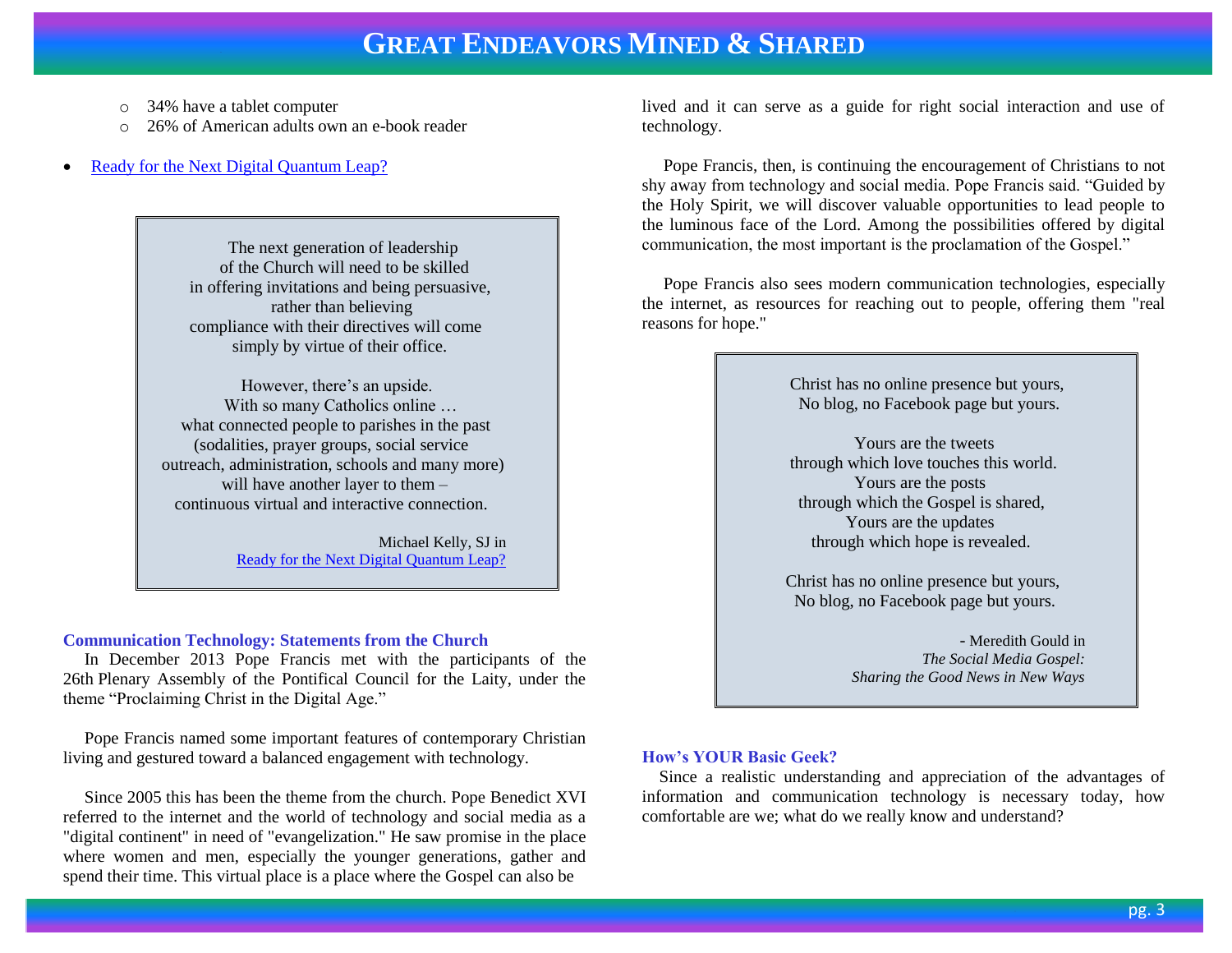It is commonplace today, in regard to technology, to ask the question: are you a native or an immigrant: [Immigrants & Natives: Four Questions to](http://growingleaders.com/blog/immigrants-natives-four-questions-to-evaluate-yourself/)  [Evaluate Yourself.](http://growingleaders.com/blog/immigrants-natives-four-questions-to-evaluate-yourself/)

 Kris Rooney, pastoral associate for adult faith formation at St. Kateri Tekakwitha Parish, Schenectady, NY, created the following fun quiz for a gathering of adult faith formation ministers in the diocese of Albany, NY.

 This quiz, of course, is a beginning, a fun way to check on some of our understandings; it certainly doesn't contain everything there is to know and understand about social media and communications technology.

 To try it for yourself, place the correct letter (of the description/definition) after each word below. (The answers can be found at the end of this newsletter.)

- 1. App \_\_\_\_\_\_\_\_\_\_\_\_\_\_\_\_
- 2. Cloud \_\_\_\_\_\_\_\_\_\_\_\_\_\_\_
- 3. Meme \_\_\_\_\_\_\_\_\_\_\_\_\_\_\_
- 4. Hashtag \_\_\_\_\_\_\_\_\_\_\_\_\_
- 5. Tablet/Notebook \_\_\_\_\_\_
- 6. Website \_\_\_\_\_\_\_\_\_\_\_\_\_
- 7. Webpage \_\_\_\_\_\_\_\_\_\_\_\_
- 8. Post \_\_\_\_\_\_\_\_\_\_\_\_\_\_\_\_
- 9. Download \_\_\_\_\_\_\_\_\_\_\_
- 10. Mobile \_\_\_\_\_\_\_\_\_\_\_\_\_\_
- 11. Tweet \_\_\_\_\_\_\_\_\_\_\_\_\_\_\_
- 12. Upload \_\_\_\_\_\_\_\_\_\_\_\_\_\_
- 13. Blog \_\_\_\_\_\_\_\_\_\_\_\_\_\_\_\_
- 14. Live streaming \_\_\_\_\_\_\_\_
- 15. Tag \_\_\_\_\_\_\_\_\_\_\_\_\_\_\_\_\_
- 16. Texting \_\_\_\_\_\_\_\_\_\_\_\_\_\_
- 17. URL \_\_\_\_\_\_\_\_\_\_\_\_\_\_\_\_
- 18. GR code \_\_\_\_\_\_\_\_\_\_\_\_\_
- 19. Social networking \_\_\_\_\_
- 20. Podcast \_\_\_\_\_\_\_\_\_\_\_\_\_\_



- A. A message written on an online community
- B. Uniform resource locator, or web address
- C. Portable, such as a cell phone
- D. Idea, behavior or style that spreads, "goes viral"
- E. Data you have on your computer sent online
- F. Audio/visual broadcasts that can be played on iPod
- G. Flat, portable computer  $\&$  may/may not have touchscreen
- H. An application/software program that runs on a computer
- I. Delivering media so end user sees it as it happens
- J. Global interconnectedness of online services
- K. Quick response code, of type of matrix barcode
- L. # added to short messages in social networking tag like-ideas together
- M. Data is sent to your computer
- N. Sharing information as an online community
- O. A collection of pages on the internet for a topic
- P. Short for web log, list of journal entries posted on a page
- Q. Connecting people with photos or phrases in social media
- R. A shared message on Twitter
- S. Sending short messages by mobile phone
- T. Like a page in a book but on a computer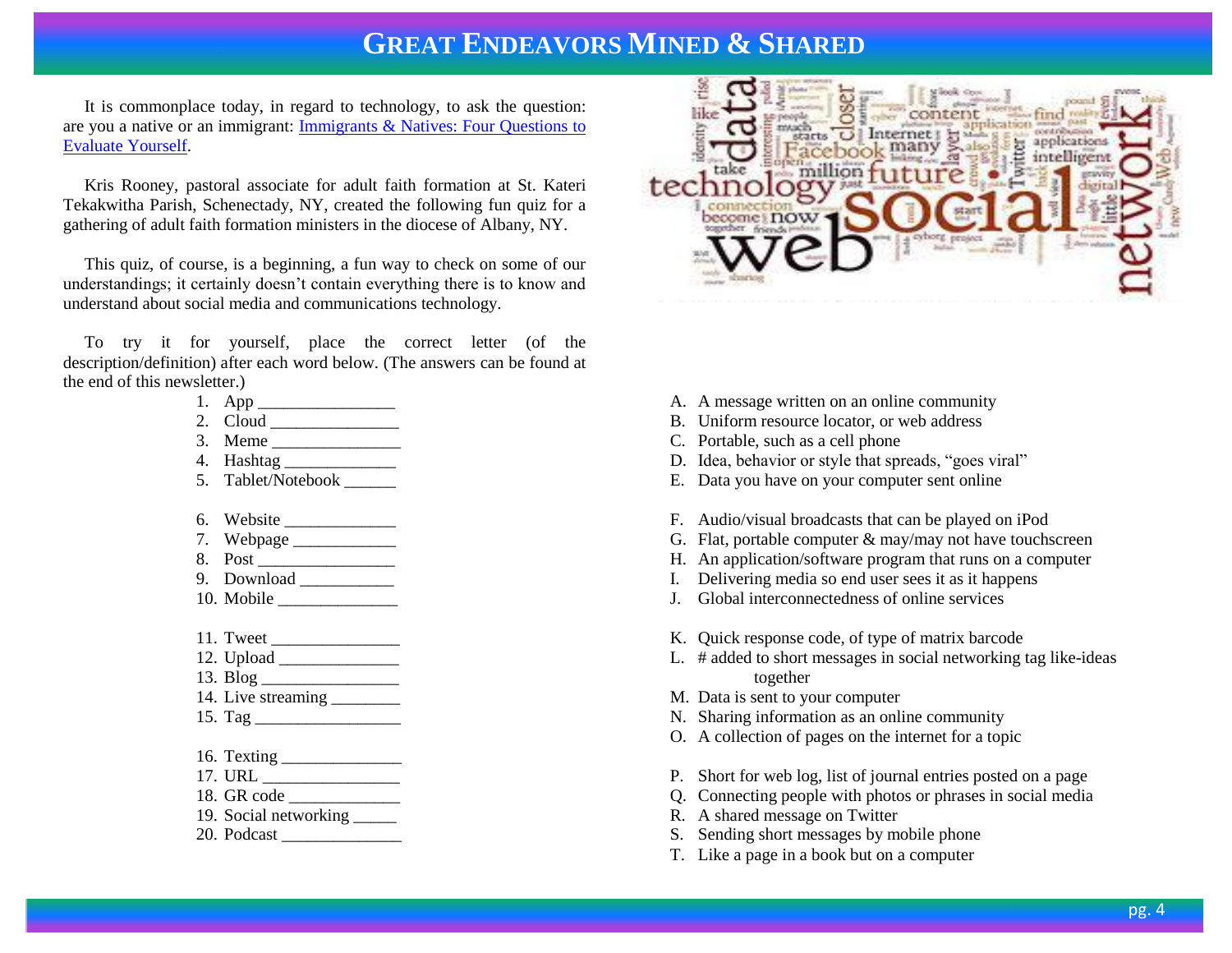

 *from an International Adult Faith Formation Best Practices Study*

**#40 – April 2014**

### **Necessity of Communication Technology in Ministry**

 Many people involved in ministry today, especially adult faith formation, are reminding us of the importance of using today's tools of communication.

 In *The Parish Guide to Social Media: How Social Networking can Recharge Your Ministry* (Twenty-Third Publications, 2013), Clarissa Valbuena Aljentera names some of the **benefits of social networking** for today's parish life:

 "*First, it builds connections and relationships."* The face-to-face relationships are crucial and where live and faith are lived. "…what social media can do is help enhance those faith connections and help to bring more and more people into life-giving relationships within your parish. … Online connections allow a wider range of contact and relationships – and the prospects for a parish can be exciting."

 *Second, it promotes evangelization and outreach*. Social media can also be the welcoming, faith-filled 'face' your parish presents to the world. It can be the place where people "meet" your parish for the first time….

 *Third, it brings new energy to parish activities.* Social networking can also be used to rally enthusiasm and excitement around annual activities that may have lost their steam. It can create and reinforce community building.... The community at large can learn about and track parish social justice activities, thereby using social media as a vehicle for evangelization and witness.

 *Fourth, it extends parish life past the physical boundaries and schedules.* Through the use of social networking, the activity in a parish on Sunday mornings can continue through virtual interaction during the week. … online activity allows conversations to take place beyond our physical doors. Good news spreads in new and engaging ways."

 In *The Social Media Gospel: Sharing Good News in New Ways* (Liturgical Press, 2013), Meredith Gould also lists the benefits of social media:

"When used wisely and well, social media can help your church:

- build Christian community within and beyond church-the-building;
- celebrate the sacraments;
- deliver time-sensitive news and information;
- educate newcomers about your church community;
- enhance the website's functionality;
- establish and maintain a local, regional, or national presence;
- gather feedback from congregants;
- minister to the homebound and those unable to attend;
- organize, publicize, and invite people to events;
- preach the Gospel;
- model Gospel values and Christian love;
- provide a safe, secure place to gather for online fellowship; and
- share stories to deepen faith and inspire action."

 Don't miss this [wonderful story about the power of social media](http://www.huffingtonpost.com/2013/10/28/edythe-kirchmaier_n_4165059.html?ncid=edlinkusaolp00000009) and age:

- Are we ever too old to use social media?
- Can we use social media to make the world a better place?

 Another benefit of social media was simply stated in "tweet language" on Twitter on November 16, 2013: "Thank goodness for online community! Was stuck. Posed a q'n. Six different, workable responses. Thank you!"

### **Questions and Hesitations**

 Amid the growing use of information and communication technology by parishes, religious organizations and (arch)dioceses, there are sometimes questions and hesitancies about its implementation and benefits.

 In our next issue of **GEMS** we will look at some of these specific questions and reluctances. For now, you might find these quotes and articles interesting and helpful:

• [Fear Not: Objections To Tech In Parishes](http://catholictechtalk.com/2011/04/01/be-not-afraid-overcoming-objections-to-tech-in-parishes/)